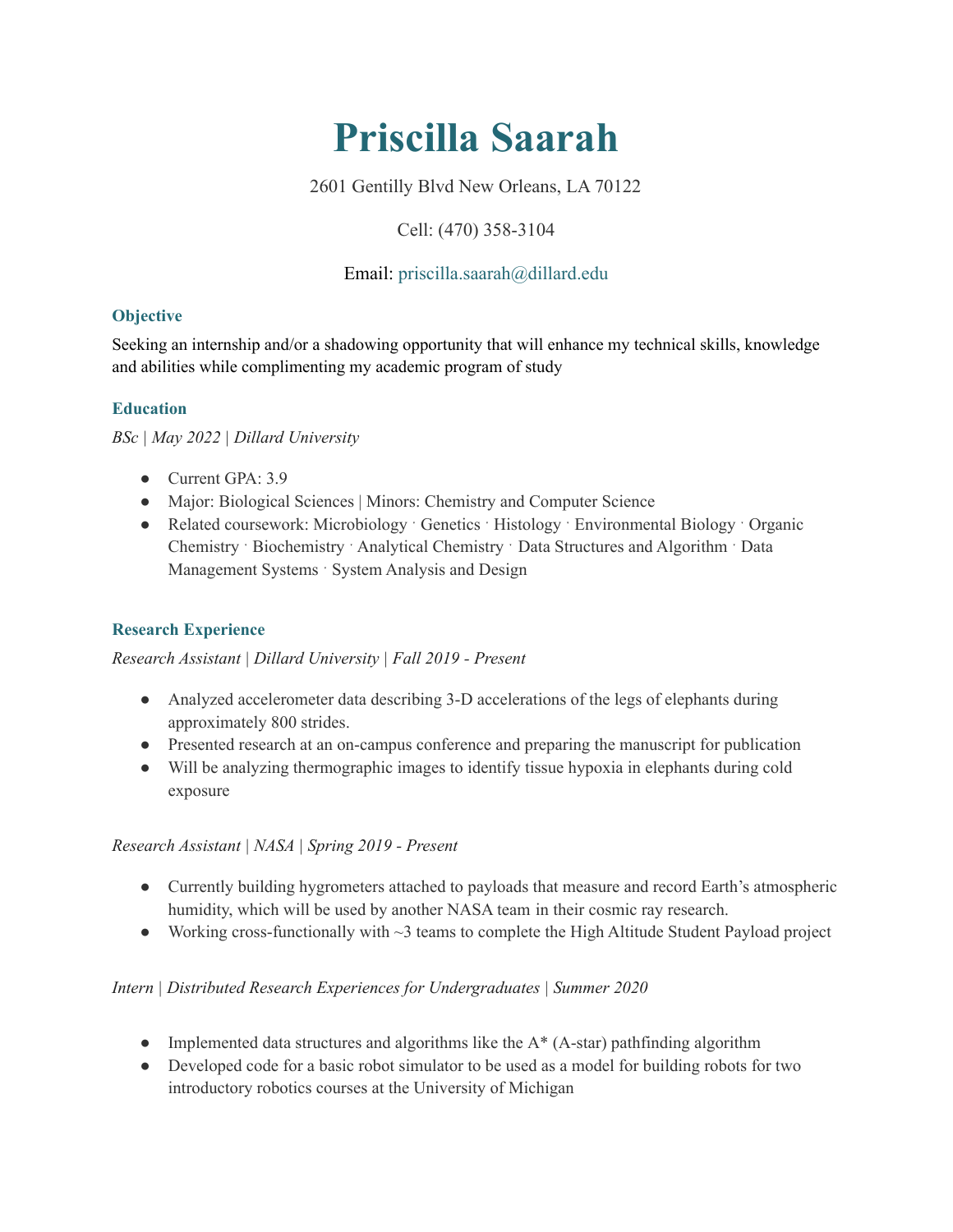- Developed 50% of the robotics courses' syllabi and  $\sim$  8% of the courses' contents.
- Building a simple kiwi drive robot using skills learned throughout the internship

## **Projects**

#### *Cal Hacks Team Project*

- Wrote and implemented code to build the back-end infrastructure for a chatbot
- Worked collaboratively with three other coders to assign and complete project tasks

#### *Google Hackathon Project*

- Wrote code for a rock-paper-scissors game using  $C++$
- Used conditionals to let the program make decisions to enhance user experience

## *Birthday Greeting App*

- Designed a birthday greeting app using XML and Android Studio
- Utilized ImageView and TextView functions to create an engaging user interface

## **Tutor/Mentor Experience**

*Tutor | Southern Initiative Algebra Project | Spring 2019 - Spring 2020*

- Modelled math games to enhance student's engagement and performance in math
- Supervised kids' fun day, which improved their confidence and teamwork skills

## *Peer advisor | The Whether Mary Ellen Pleasant Entrepreneurship fellowship | Spring 2019*

- Managed student and fellow interaction
- Worked to enhance community engagement, which resulted in a 10% increase in student participation

## **Organizations & Memberships**

| • Dillard University Samuel DuBois Cook Honors Program   | Present                 |
|----------------------------------------------------------|-------------------------|
| • Dillard University Pre-med club                        | Present                 |
| • Dillard University International Club – Vice President | Spring '19 - Spring '20 |

## **University Service**

|  | • Louisiana Collegiate Honors Council Conference – Volunteer | Spring 2019 |
|--|--------------------------------------------------------------|-------------|
|--|--------------------------------------------------------------|-------------|